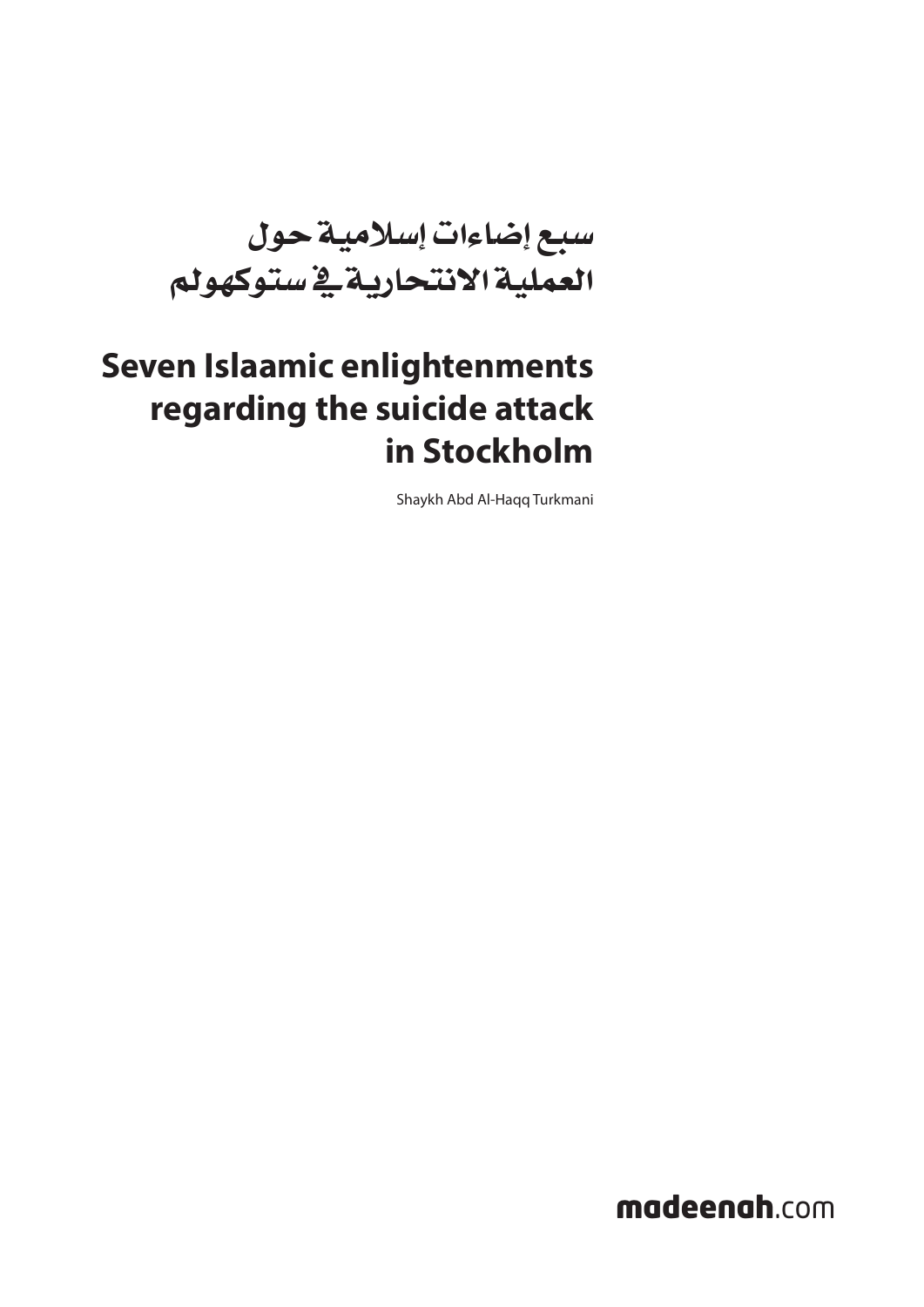Electronic Edition - Version 1.00 Sunday 16 April, 2017

Copyright © 2017 - Madeenah.com



All Rights Reserved\*

No part of this publication may be reproduced, stored in a retrieval system or transmitted in any form or by any means, electronic, mechanical, photocopying, recording or otherwise without the prior written permission of the copyright owner; \*Except for one who wishes to charitably print and freely distribute this publication, "as is" - strictly without change, solely seeking the Pleasure of .(**ُسْب َح َانُه َ و َ تَع َال**) Allaah

فَتَنَكَّانَ يَرْجُواْ لِقَاءَرَبِّهِۦفَلَيَعۡمَلَ عَمَلاً صَبْلِحَاوَلَا يُشۡرِكۡ بِعِبَادَةِ رَبِّه

**"So whoever hopes for the Meeting with his Lord, let him work righteousness and associate none as a partner in the worship of his Lord."** The Noble Qur.aan - Soorah al-Kahf, Aayah 110

> **Authored by** Shaykh Abd Al-Haqq Turkmani

**Translated by** Abul 'Abbaas Naveed Ayaaz

**Publisher** Madeenah.com al-Madeenah an-Nabawiyyah Saudi Arabia eMail: admin@madeenah.com

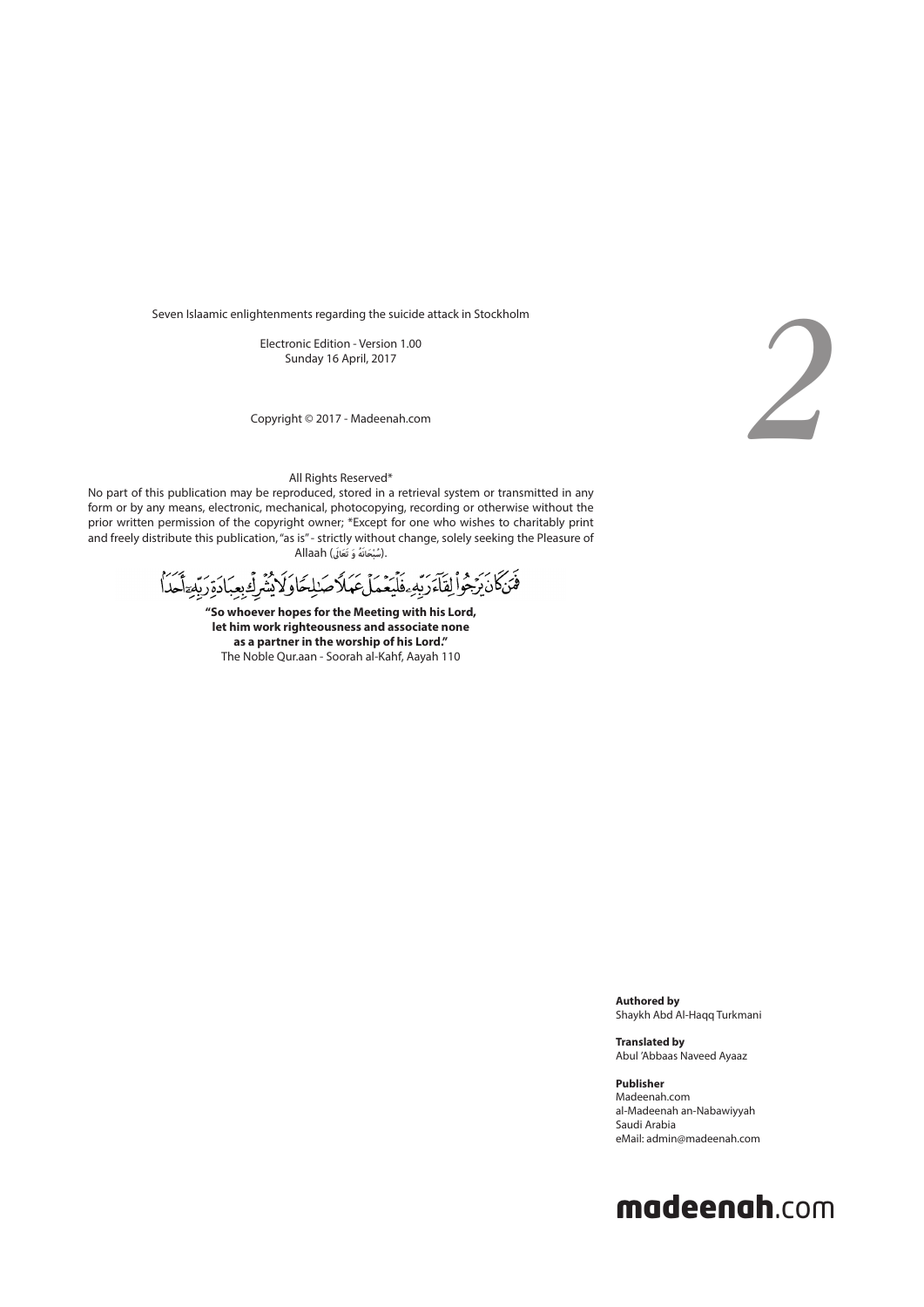بر سابتدالرحمن اترجم



*"*

*We do not want to merely condemn and censure this heinous crime, because this is the absolute minimum that our divine religion obligates upon us...*

**99**<br>**P**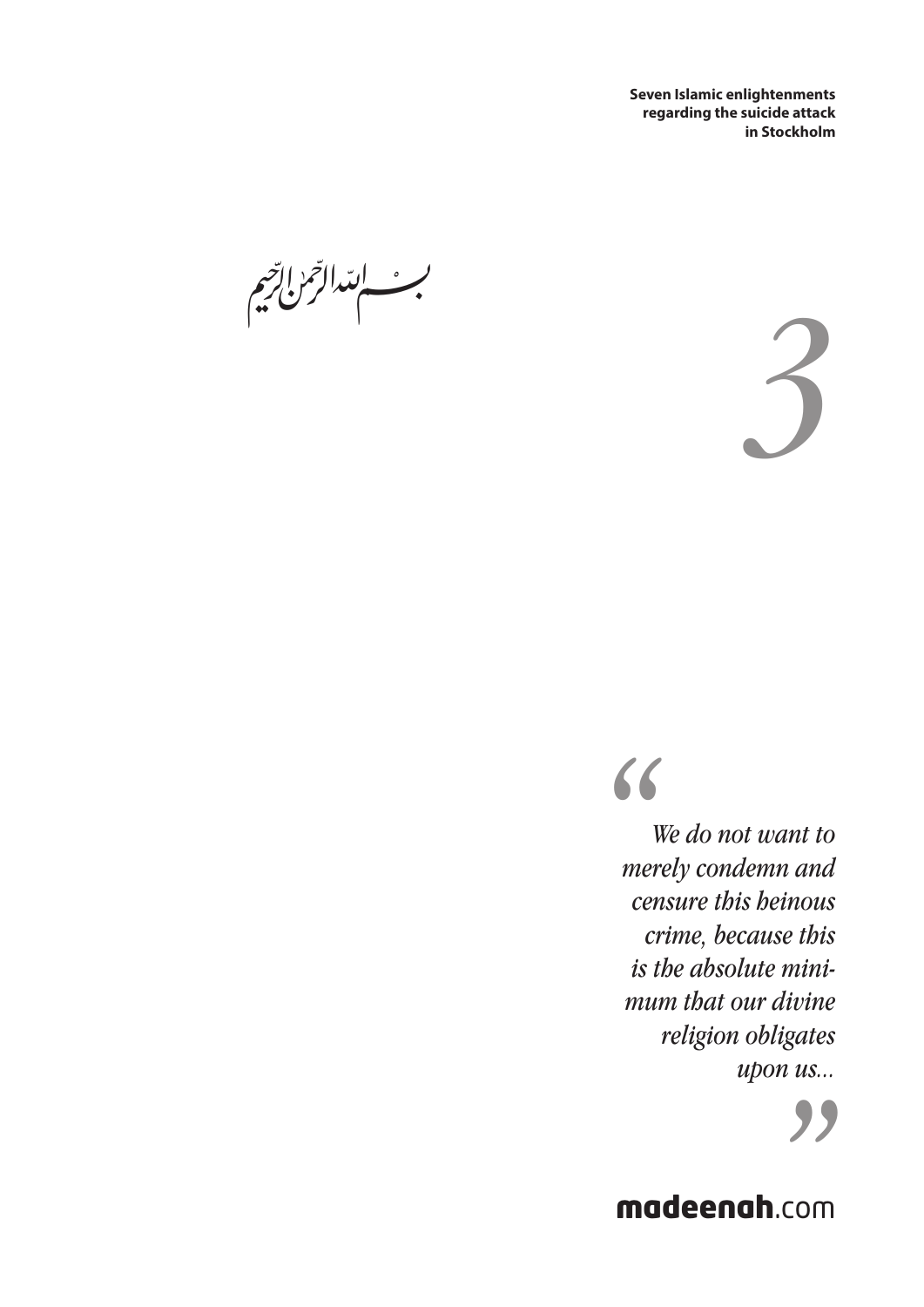All praise is for Allaah, Lord of the Worlds; I bear witness there is no deity worthy of worship except Allaah, He is alone and has no partner. He is the [true] deity of the first and last generations. I also bear witness that Muhammad is His Worshipper and Messenger, sent as Mercy to mankind – may peace and salutations of Allaah be upon him, and his family and companions. Thereafter;

These are a few words regarding the suicide attack which occurred in Stockholm, Saturday evening 11th October, 2010<sup>1</sup>. We do not want to merely condemn and censure this heinous crime, because this is the absolute minimum that our divine religion obligates upon us, but we want to briefly mention specific points in understanding why some Muslims take part in terrorist acts and suicide operations, and also the Islaamic ruling regarding them.

#### **First Enlightenment**

The claim that the perpetrators of such actions suffer from mental illness, or are under the influence of drugs is not correct. In fact, the reality is that such perpetrators possess intelligence, and sound mental and emotional health; many of them also possess certificates of higher education. So they carry out such operations with personal conviction, with a strong determination and firm choice; at complete ease and tranquility within themselves.

The Qur'an has told us about people who have good intentions, and according to their own understanding they do great work, but they do not traverse the Straight Path which Allaah has clarified for them, and these very people will be the greatest losers on the Day of Resurrection. Allaah said,

**{Say, [O Muhammad], «Shall we inform you of the greatest losers as to [their] deeds? They are those whose effort is lost in worldly life, while they think that they are doing well in work.»}** 2

*4*

*"*

*…but we want to briefly mention specific points in understanding why some Muslims take part in terrorist acts and suicide operations, and also the Islaamic ruling regarding them.*

<sup>1</sup> This article was written seven years ago by Shaykh Turkmani as a response to the suicide attack in Stockholm in 2010, and translated into Swedish. However, the points made in this enlightening article are just as applicably today, especially after the recent attacks in Stockholm 2017. It should also be noted that there have been some minor modifications to the article for the sake of translation, certain words have been added or modified, and this was done with the permission of the author.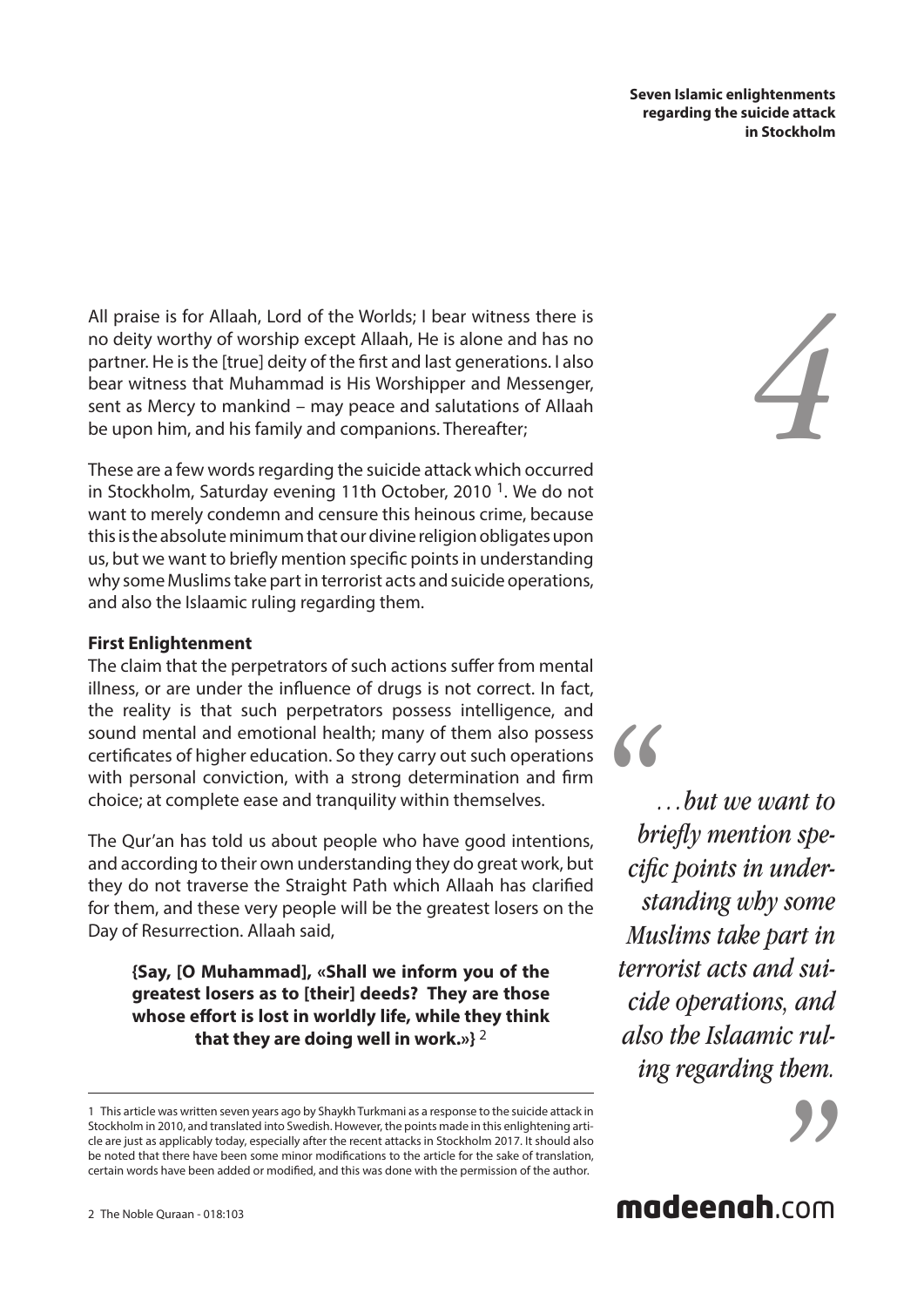We also read in the history of religions how people would torture themselves with starvation, punishments, shedding their own blood and even suicide; This is a well-known fact about the followers of certain religions; we have read about the devotees of Jainism in India, who in certain instances, cut off all ties to life by committing suicide, and they consider this to be an objective only fulfilled by higher monks!

#### **Second Enlightenment**

The belief that pushes people towards suicide attacks is, in reality a skewed misguided interpretation of the Islaam and its intended objectives.

Religion is the root of all goodness, righteousness morality in people, but when it is skewed and changed, it becomes a strong cause of evil, oppression, injustice and corruption. The emergence of deviated sects who have turned away from the reality of Islaam is not exclusive to Islaam. Rather it is found in every religion; how many wars, and how much murder and persecution has Europe and other continents faced - all of it in the name of religion?!

Throughout human history, it is Islaamic history which is still the purest and farthest from injustice and oppression in the name of religion. The reason is that the two Islaamic sources of legislation – the Qur'an and Sunnah – remain preserved and intact until today. They are the only reference and source for the senior scholars of Islaam who fulfilled their obligation throughout the different centuries and eras.

This scholars of Islaam have played an iimportant role in preventing the perversion of religion, exposing the various movements of deviance, engaging them with sound arguments and proofs; limiting the perverse ideologies so they cannot corrupt the Islaamic communities. The Prophet Muhammad (sal Allaahu alayhi wa sallam) indeed prophesised the emergence of movements which will aim to falsely interpret Islaam.

He clarified, in many narrations - which are known by the collective term: 'Narrations regarding the Khawaarij' - the danger of these movements upon the religion, community and the Islaamic world. For this reason he ordered the Muslims to fight such *5*

*"*

*Religion is the root of all goodness, righteousness morality in people, but when it is skewed and changed, it becomes a strong cause of evil, oppression, injustice and corruption.*

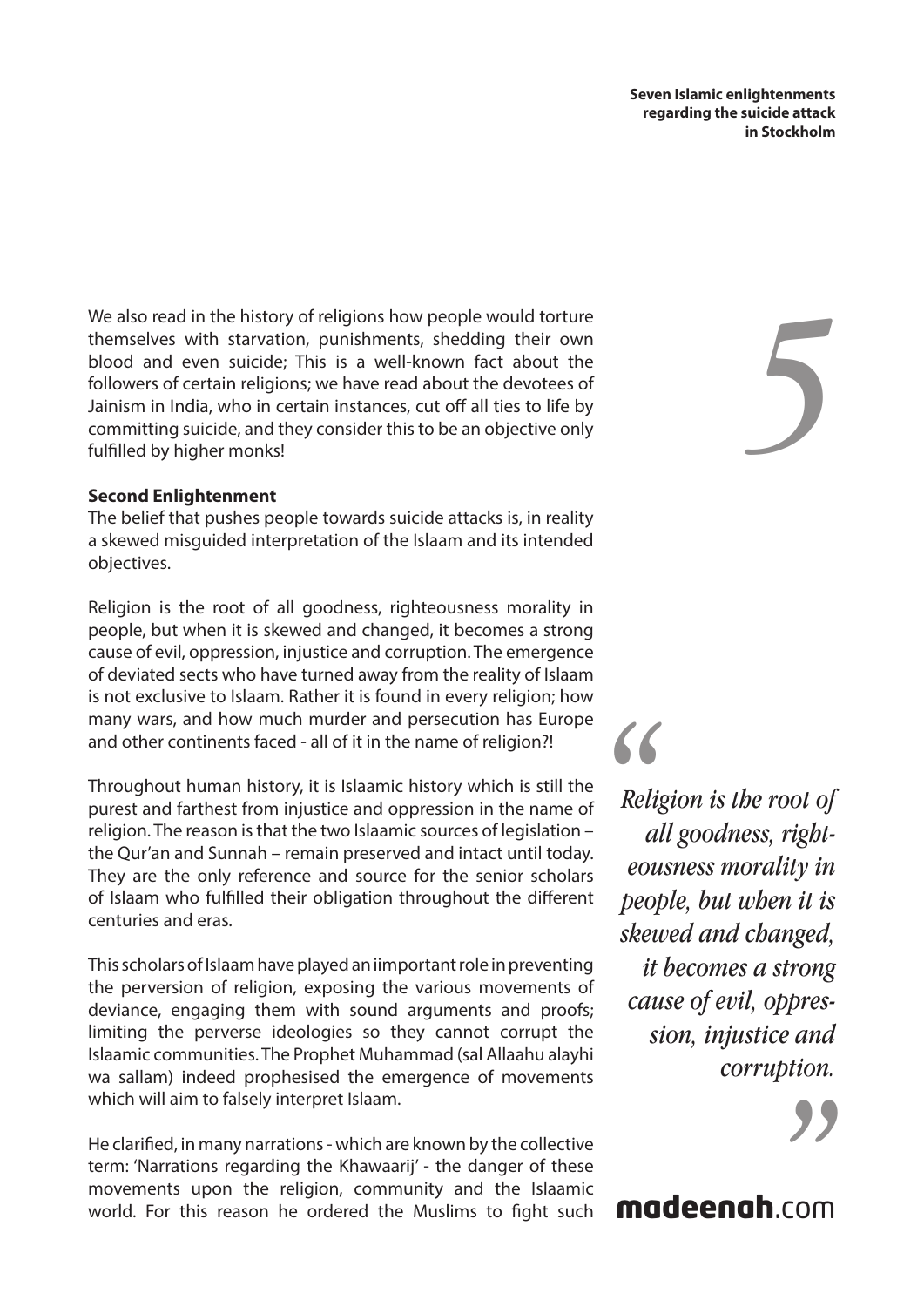*6*

movements without any respite. He warned the Muslims from ever sympathising with such movements, despite their apparent abundance of Prayer, fasting and recitation of the Qur'an.

#### **Third Enlightenment**

Since the dawn of Islaam and throughout its various eras, Muslims have known that Islaam is a religion in which the main objective is to worship Allaah, the Most High, with sincerity; it is a religion in which a person must fulfil the religious obligations such as Salaah (Prayer), Siyaam (Fasting), Zakaah, Hajj; adorning oneself with noble manners; adhering to the limits of the Sharee'ah in terms of Halaal and Haraam. Whoever fulfils these obligations is upright on the religion, and in the Hereafter he will be from the people of Paradise.

As for what should occur in terms of political, economic and social change and advancement, this is a result of being upright upon the religion; it is not an objective which is intended in of itself. The obligation upon us is to strive to fulfil the obligations of the religion, and the result of this is: political, economic and social advancement.

A hundred years ago approximately, a new interpretation of Islaam emerged, its summary is: Islaam is a materialistic civil movement intending to change the political, economic and social face of the world; and the acts of Worship and religious legislations, are not the primary purpose of Islaam, rather they are mere avenues and not the intended objective itself.

This new interpretation of Islaam has resulted in rebellions which threaten the Islaamic world as an entity, causing misconceptions in the heart of many people with regards to Islaam, resulting in confusion and distortion of the true purpose of the religion and what is intended by it. Thus causing many rebellions and internal civil dissension.

Many Muslims – who have accepted this interpretation or have been affected by it whilst not realising – they believe that Salaah (Prayer), Siyaam (Fasting), Zakaah, Hajj, recitation of the Qur'an, Dhikr, Du'aa etc… are all mere symbolic acts of worship which have no real meaning to them and they are pointless if there is no

*This new interpretation of Islaam has resulted in rebellions which threaten the Islaamic world as an entity, causing misconceptions in the heart of many people with regards to Islaam...*

*"*

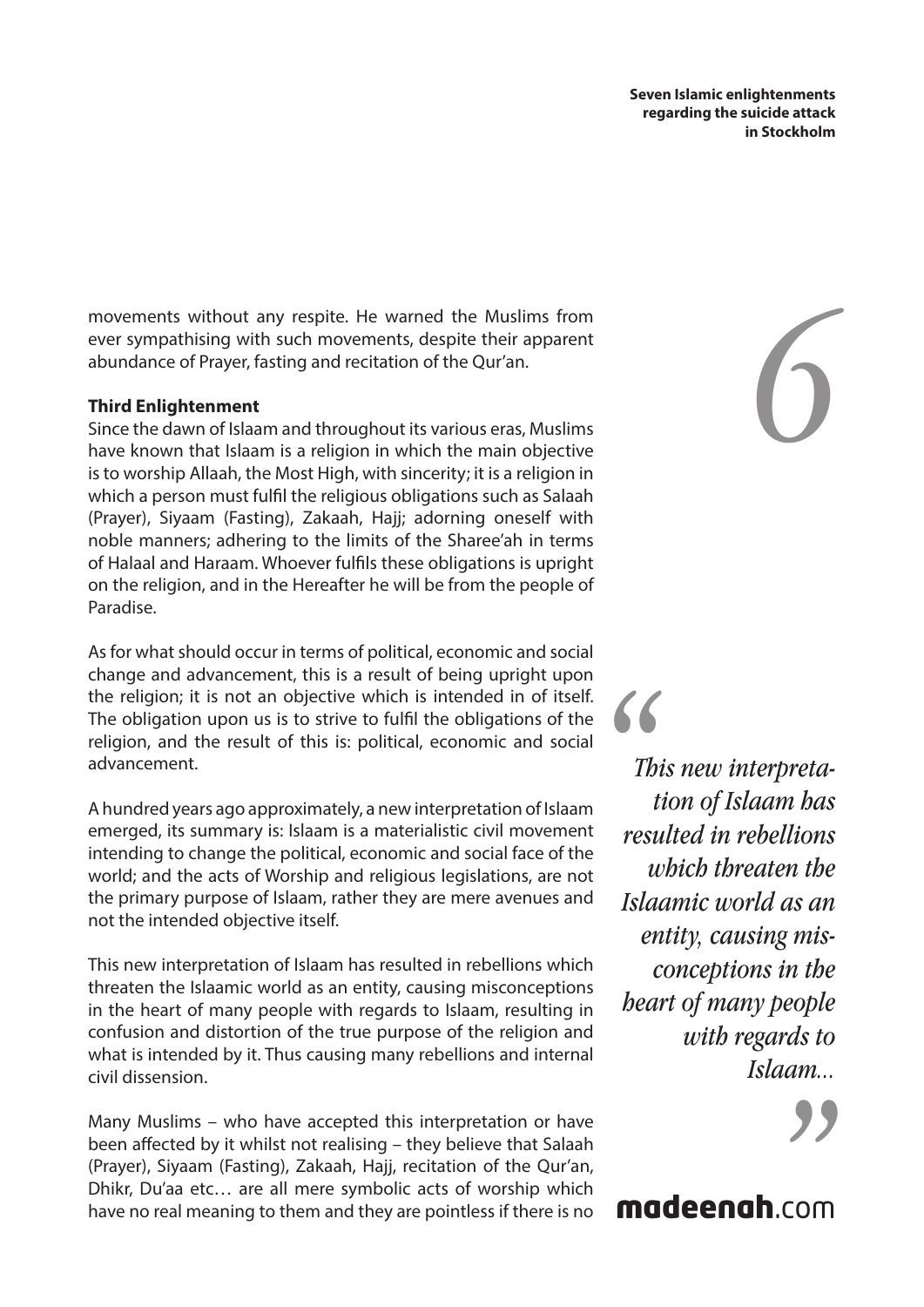*7*

visible impact, if they do not bring about a physical change in real life.

Due to this, they take a very cold soulless approach towards the acts of 'Ibaadah (Worship) and the major rituals of the religion, belittling and dismissing them, and so they do not attach any importance to learning, implementing, teaching and calling to these acts of Worship.

Another result of this new interpretation of Islaam is taunting and belittling the scholars of Islaam, and employing their tongues in insulting, criticising and mocking them as well as accusing them with betrayal and disbelief. Without doubt, suicide bombings are also one of the many evils which have arisen due to this new interpretation of the religion.

A young man who is focused on the worship of Allaah, the Most High, is driven by a sincere desire to become closer to his Creator, and hoping for His forgiveness and mercy. Due to the sincerity of heart and integrity of disposition, he realizes that the true religion is: remembrance, supplications, Prayer, recitation of the Quran, good morals and righteous deeds.

However the naïve young man, falls into the traps of a group who believe in a new interpretation of the religion – an interpretation which is at complete odds with what was [initially] deep in his heart. It is said to him: "the objective of the religion is to change the face of the political, economic, military and social world. Salaah (Prayer), Siyaam (Fasting), recitation of the Quran and learning Islaamic rulings have no real meaning to them if they do not change the above. Those who you see praying and fasting, even the scholars and preachers amongst them, in fact even those who give the Adhaan calling people to the prayer five times a day – all of them are non-Muslims, infidels, because they have not fulfilled the reality of the religion. The most they have is merely distracting themselves with the Prayer, recitation of the Qur'an and books of Hadeeth!"

If a young person is convinced by this interpretation, his thoughts will becomes focused on the objective of changing the world. He will not pay much attention to the Salaah (Prayer) nor any other

*Without doubt, suicide bombings are also one of the many evils which have arisen due to this new interpretation of the religion.* 

*"*

# **22**<br>**.**<br>**.**<br>**.**<br>**.**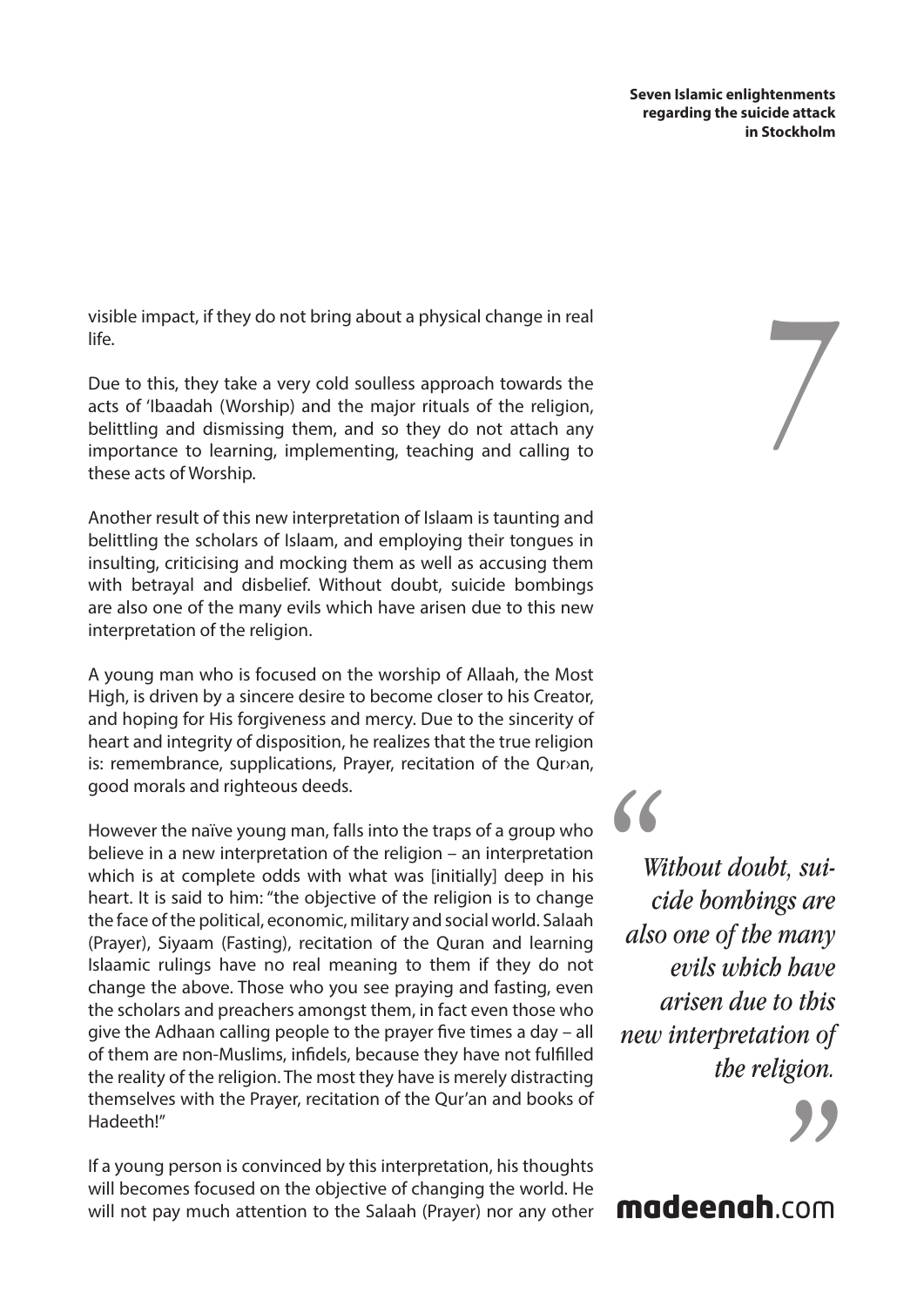righteous act of Worship; he will completely distance himself from learning the Islaamic rulings and listening to the scholars. Instead he will strive in only fulfilling the objective, and when he eventually finds himself unable to bring about a change and loses hope, and becomes desperate and frustrated. He develops a desire for revenge. He then concludes within himself – after a personal and moral struggle – that he must carry out a suicide attack because there is no other escape except to fulfil this desire of revenge even if it means killing and sacrificing innocent people. He justifies his actions by being truthful in the mission to change the world, and that he is fulfilling his religious obligation, and that Allaah will reward him with Paradise and its delights.

#### **Fourth Enlightenment**

When we – as a matter of religion – denounce and condemn such actions, we must also denounce and condemn every person involved in it, regardless of whether it is the person wo executed the suicide attack, assisted and supported it; encouraged and directed it; or even morally supported and agreed with it.

The approach of the Prophet Muhammad (sal Allaahu alayhi wa sallam) regarding this was clear – both the action and person are to be condemned, even if the person was a Muslim. Both the action and the person who performed the action are to be condemned, even if the person was a Muslim. The only exception is if the person is excused by a valid excuse and did not intend any harm 3.

Condemning the action whilst searching for excuses for the perpetrator, and attempting to justify his crime, is merely a form of a collaboration and hypocrisy. I will suffice with mentioning a single Hadeeth from the many Ahaadeeth which convey this meaning. This is the statement of the Messenger of Allaah (sal Allaahu alayhi wa sallam):

**«Whoever assures a person about the safety of his life then murders him, should beware. I absolve myself from the murderer even if the victim is a non-Muslim.»** 4

*8*

*Condemning the action whilst searching for excuses for the perpetrator, and attempting to justify his crime, is merely a form of a collaboration and hypocrisy.* **66**<br>*Co*<br>tion<br>*J* 



4 Narrated by Amr Ibn Al-Hamaq; Collected by Ahmad; authenticated by Albaani



<sup>3</sup> Such as a psychological illness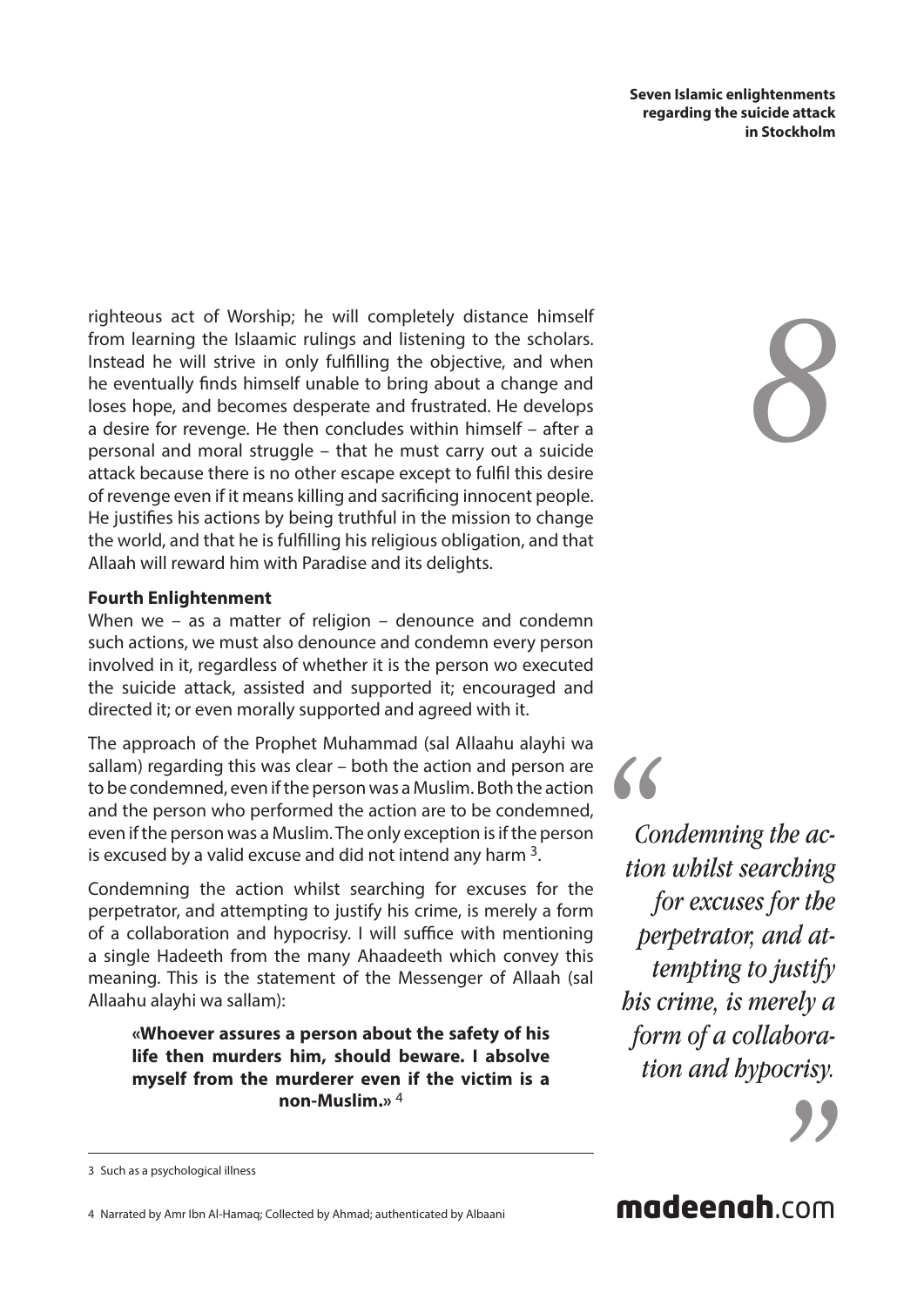This Hadeeth is regarding the betrayal of a single man, how about a person who betrayed the community to which he belongs, has lived under its protection and care, graduated from its schools, lived in its goodness. Allaah, the Most High, said:

#### **{Is the reward for good [anything] but good?}** 5

Our rejection of these terrorist acts should not restricted to the prohibition of suicide bombings and targeting civilians, rather it should be based on a comprehensive vision of Islaam and its reality, in that it is a religion that orders with the fulfilment of covenants and treaties; it prohibits injustice, treachery and betrayal; It has set forth strong ethics for human coexistence despite differences in religion; it has restricted fighting to the arena of war and battlefields; and it has legislated rulings, guidelines and binding etiquettes so that daily life does not become a battlefield.

Importantly, people should not lose their morals and emotions, regardless of how much animosity and hatred enter their hearts. There are many detailed evidences from the Quran and Hadeeth which emphasis such morals and etiquettes.

I will suffice with stating one such text from the Noble Qur'an, which may come as a surprise to many Muslims themselves never mind others, unfortunately many Muslims are ignorant of such teachings, and their emotions and feelings are not able to conform to such guidelines when they are in a difficult situation. Allaah, the Most High, said,

**{But those who believed and did not emigrate - for you there is no guardianship of them until they emigrate. And if they seek help of you for the religion, then you must help, except against a people between yourselves and whom is a treaty. And Allah is Seeing of what you do}** 6

*9*

*Our rejection of these terrorist acts should not restricted to the prohibition of suicide bombings and targeting civilians, rather it should be based on a comprehensive vision of Islaam and its reality, in that it is a religion that orders with the fulfilment of covenants and treaties...*

*"*



<sup>5</sup> The Noble Quraan - 055:060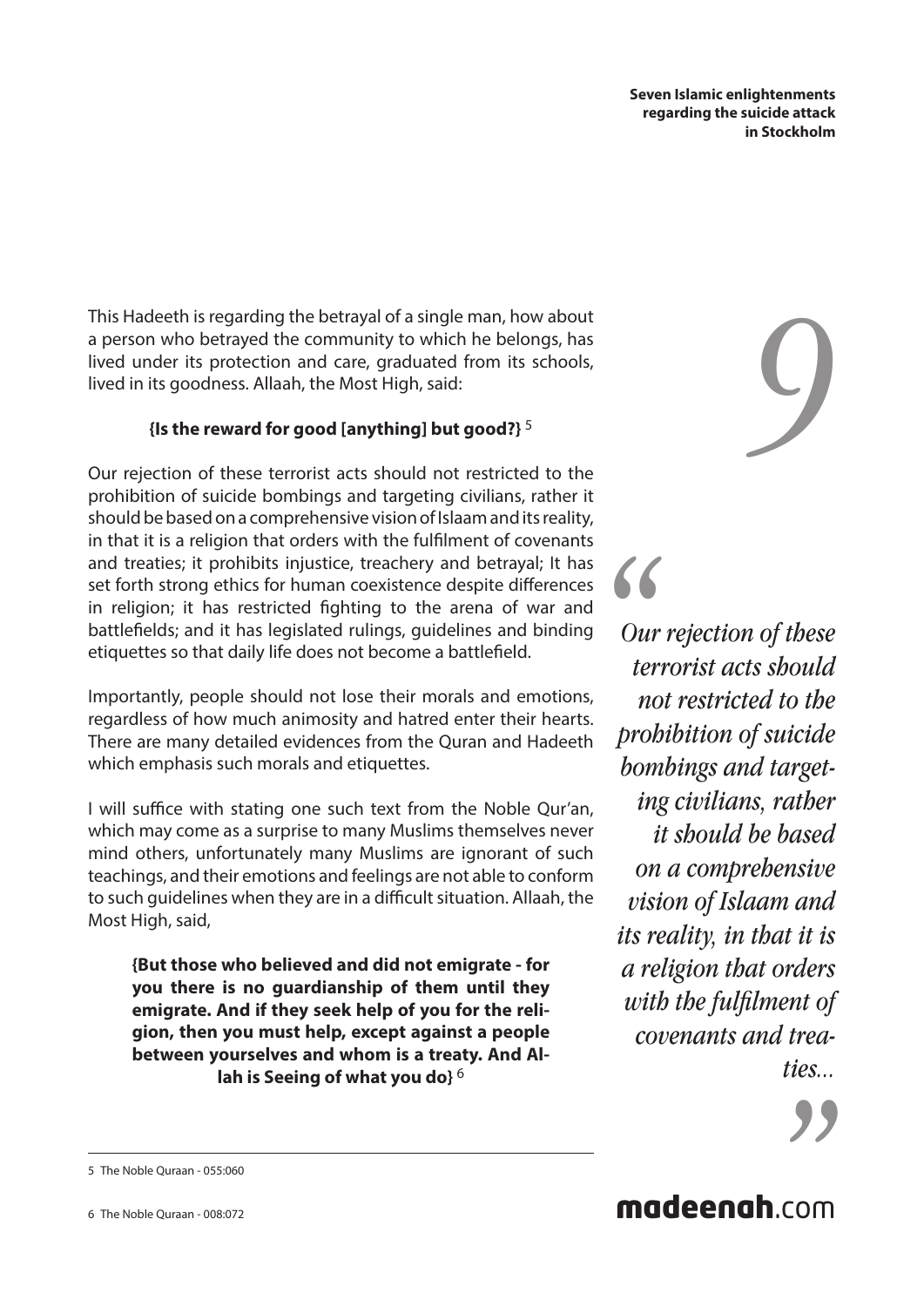The migration to Madeenah – before the Makkan conquest – was an obligation upon the Muslims, an order to every Muslim who accepted Islaam in the Arabian Peninsula. So those who accepted Islaam but did not migrate to Madeenah were deprived of the many rights and privileges of living in a Muslim state in Madeenah; however they were still afforded one privilege: when they request help and support in case of oppression and aggression from their enemies due to them ascribing to Islaam.

If such a situation arose, the Muslims in Madeenah were obligated to help and support their brothers because of the connection of faith – for which their brothers outside Madeenah are being oppressed. However, if there was a peace treaty between the Muslims in Madeenah and the enemies who are oppressing the Muslims outside of Madeenah, in this case it was not permitted for the Muslims in Madeenah to aid the Muslims outside of Madeenah – even though they had a common enemy - because it would entail the breaking of a treaty, and be tantamount to betrayal and treachery.

If the Muslims in Madeenah intended to end the treaty and enter a war, they first had to clearly announce and inform the enemies of the ending of the treaty. This is what Allaah mentioned connected to the previous Aayah:

#### **{If you [have reason to] fear from a people betrayal, throw [their treaty] back to them, [putting you] on equal terms. Indeed, Allah does not like traitors}** 7

The Muslims adhered to the Quranic commands, because their religion was based on knowledge and understanding, and not mere blind following and emotions. Based on the above ruling, they deduced further rulings to deal with situations which were much more severe upon them. I will give the following example from one of the greatest Imaams of Islaam: Al-Imaam Ash-Shaafi'ee<sup>8</sup>. He said, in his book "Al-Umm" which is considered as *10*

*…the established Islaamic principles dictate enjoining goodness, forbidding evil, enlightening the ignorant, taking the foolish by their hands [to direct them towards guidance], blocking any avenue towards evil and repelling evil.*

*"*

**9**<br> **19**<br> **19**<br> **19**<br> **19** 

8 Muhammad Ibn Idrees Ash-Shaafi'ee, died: 204h corresponding to 820CE

<sup>7</sup> The Noble Quraan - 008:058

madeenah.com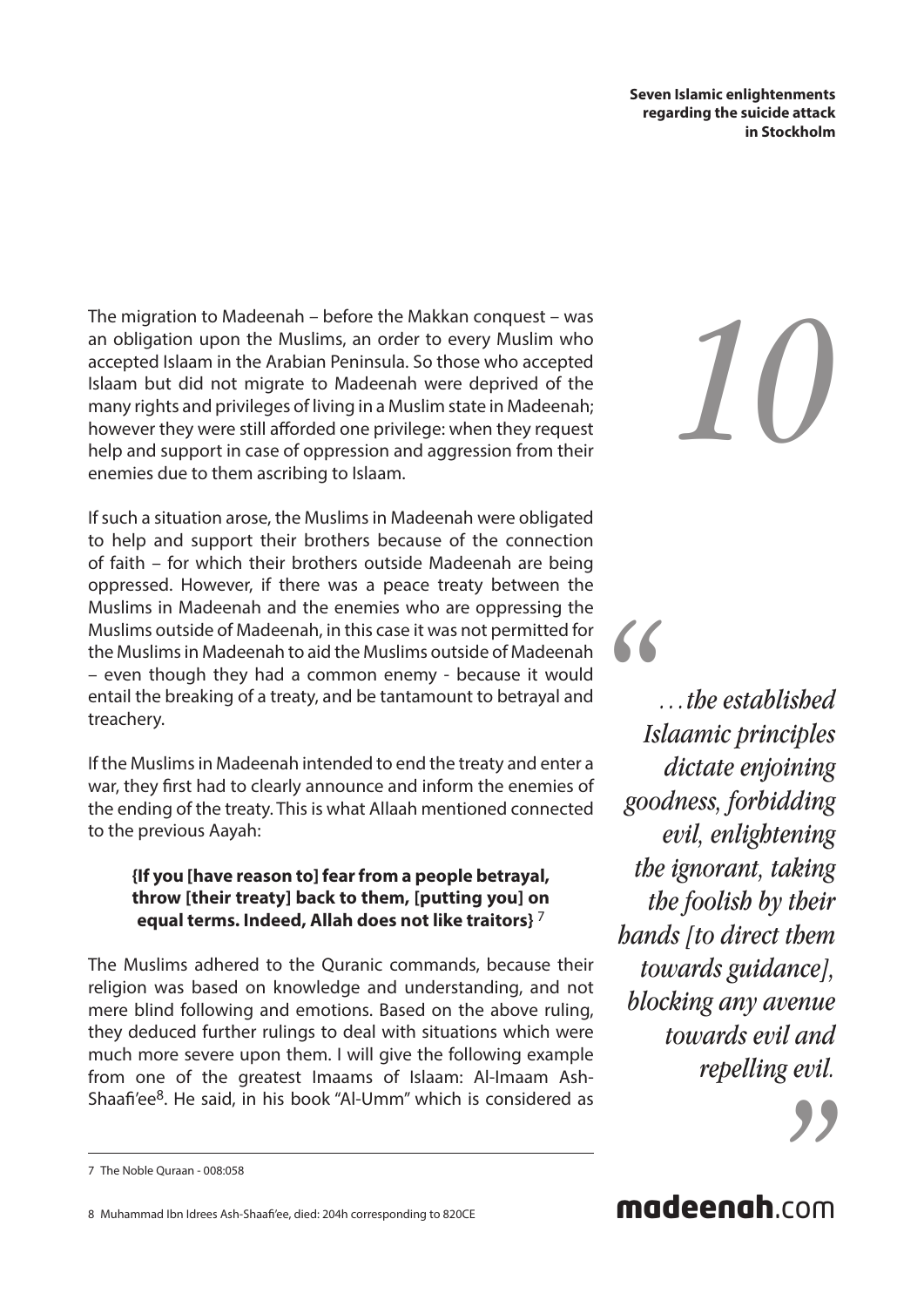being one of the most important resources of Islaamic Fiqh:

 "If a group of Muslims enter into a warring non-Muslim country, but they do so under terms of a treaty; and the warring non-Muslims imprison another group of Muslims, it is not permitted for the Muslims to fight the non-Muslims between whom there is a treaty. However once the treaty has ended, and the Muslims have informed the non-Muslims regarding this, then it is permitted for them to fight. But as long as they are within the terms of the treaty, they are not permitted to fight."

He also said: "If a group of Muslims enter into a country of war under a treaty, their enemy remains in safety from them until they either depart the country or inform them of the ending of the treaty. It is not permitted for the group of Muslims to oppress nor betray the non-Muslims, even if they imprison Muslim children and women. I prefer for them not to betray the treaty, but they should request them to end the treaty, and inform them of the ending of the treaty. If this is done, they can then fight them in defending the Muslim children and women."

The previous Qur›anic text obligates upon us Muslims who reside in non-Muslim countries to abide by the covenant of safety and peace that we have entered into, whether by temporary residence, permanent residence or citizenship. The nature of the relationship between us and the countries in which we live is different from that of previous times. We live in secular countries in which we are not treated on the basis of religion; we enjoy the rights of citizenship in full and therefore the religious and moral ruling remains the same, and nobody amongst the scholars of Islaam of our era differ regarding this.

Therefore we must fulfill the covenants and treaties between us and them; treachery and betrayal are forbidden upon us. The texts of the Qur'an also forbid us Muslims who live in a non-Muslim country from being a party to a war against the country in which we live, even if our goal is to support our oppressed brothers for the sake of Islaam.

Whoever amongst the Muslims chooses to act contrary to this, he must first to inform the official authorities in the country in which *11*

*...if both the Sharee'ah and the intellect deem it imperative to battle the books and ideas of deviant groups, and to prevent youth from accessing them, then know that the callers to Kufr (Disbelief ) are the most deviant of groups.*

*"*

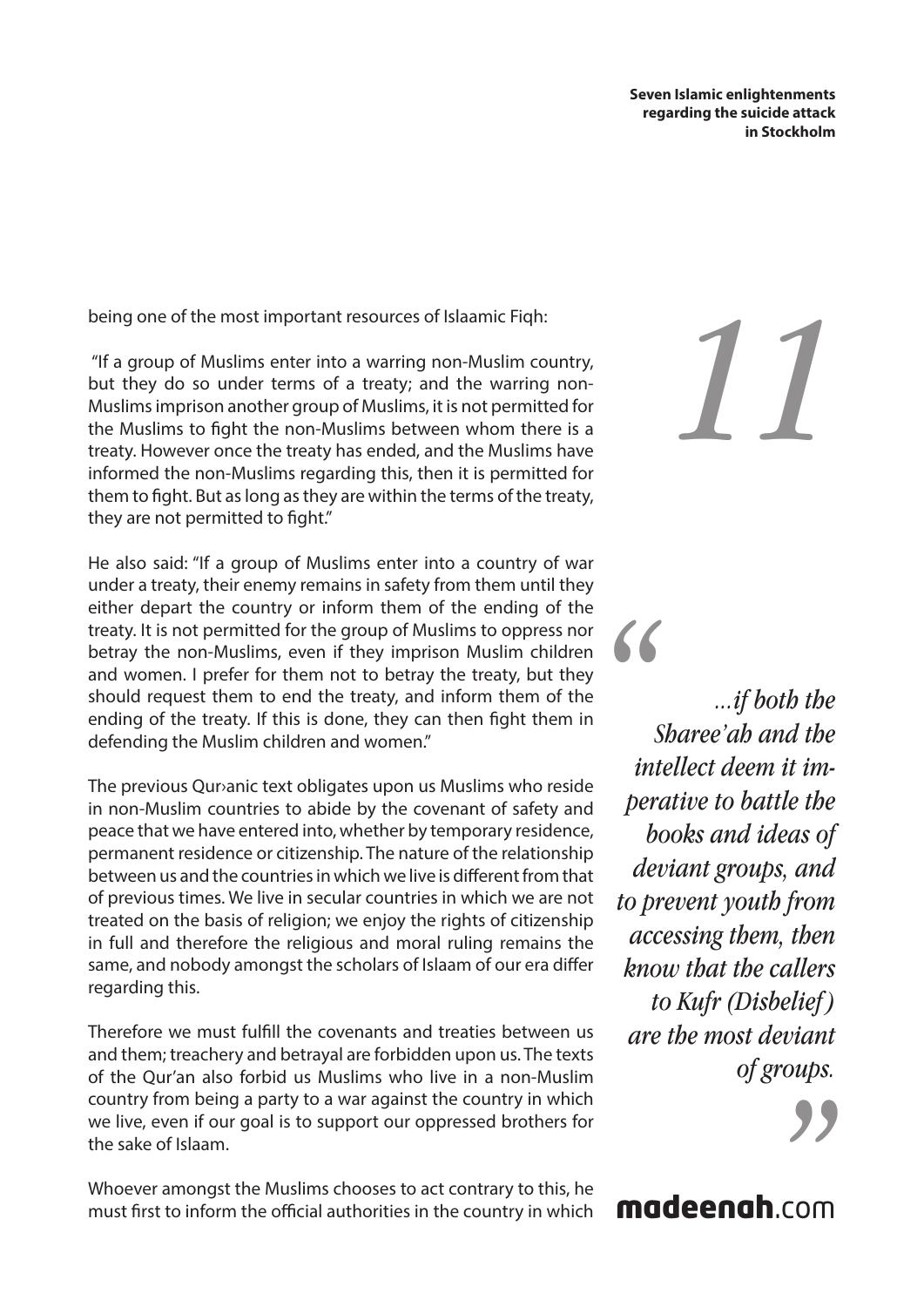he resides – this is according to the Quranic text; he must clearly notify them that he has decided to forsake the nationality of residence, and that he cuts all ties with the country, and declares a state of war against it.

The Qur'anic text also obligates on him that he must check with the relevant authorities that they have received his notification and understood the intent behind his notification and choice. This is the ruling of the Qur'an and the morals of the people of Islaam. Also, this does not mean that the person who notifies the country of his intent that he is then free do to what he wants, rather there are religious and moral guidelines which govern warfare, we have to adhere to all of them, and we have alluded to some of the guidelines previously.

#### **Sixth Enlightenment**

Some people with ulterior motives have purposely linked terrorist actions to Salafiyyah and its adherents. The Salafi Da'wah and its methodology is very clear, it has no ambiguity in it. It is to follow the Qur'an and Sunnah according to the understanding of the Sahaabah (the Companions) and the great scholars of Islaam; and so the adherents of Salafiyyah are free from this religious extremism, and from terrorism and bombings.

These criminal acts are not sanctioned by Islaam, they are in contradiction to the rulings and teachings of the Quran and Sunnah; and in opposition to the edicts of the Salafi scholars - most notably in this era: Ibn Baaz, Ibn Uthaymeen, and Al-Albaani. They have many famous Fataawa against violence, terrorism, fanaticism and extremist groups.

#### **Seventh Enlightenment**

The Imaams of the Masaajid and those who have a role in Islaamic institutions and centres, have a great responsibility to clarify the above teachings and rulings, to advocate them and explain them in detail to both Muslims and non-Muslims. There is no excuse for anyone to remain silent in the face of such perversion and heresy in the name of Islaam.

Allaah, the Most High, praised the truthful believers that they are:



*Some people with ulterior motives have purposely linked terrorist actions to Salafiyyah and its adherents. The Salafi Da'wah and its methodology is very clear, it has no ambiguity in it...and so the adherents of Salafiyyah are free from this religious extremism, and from terrorism and bombings.*

*"*

*"*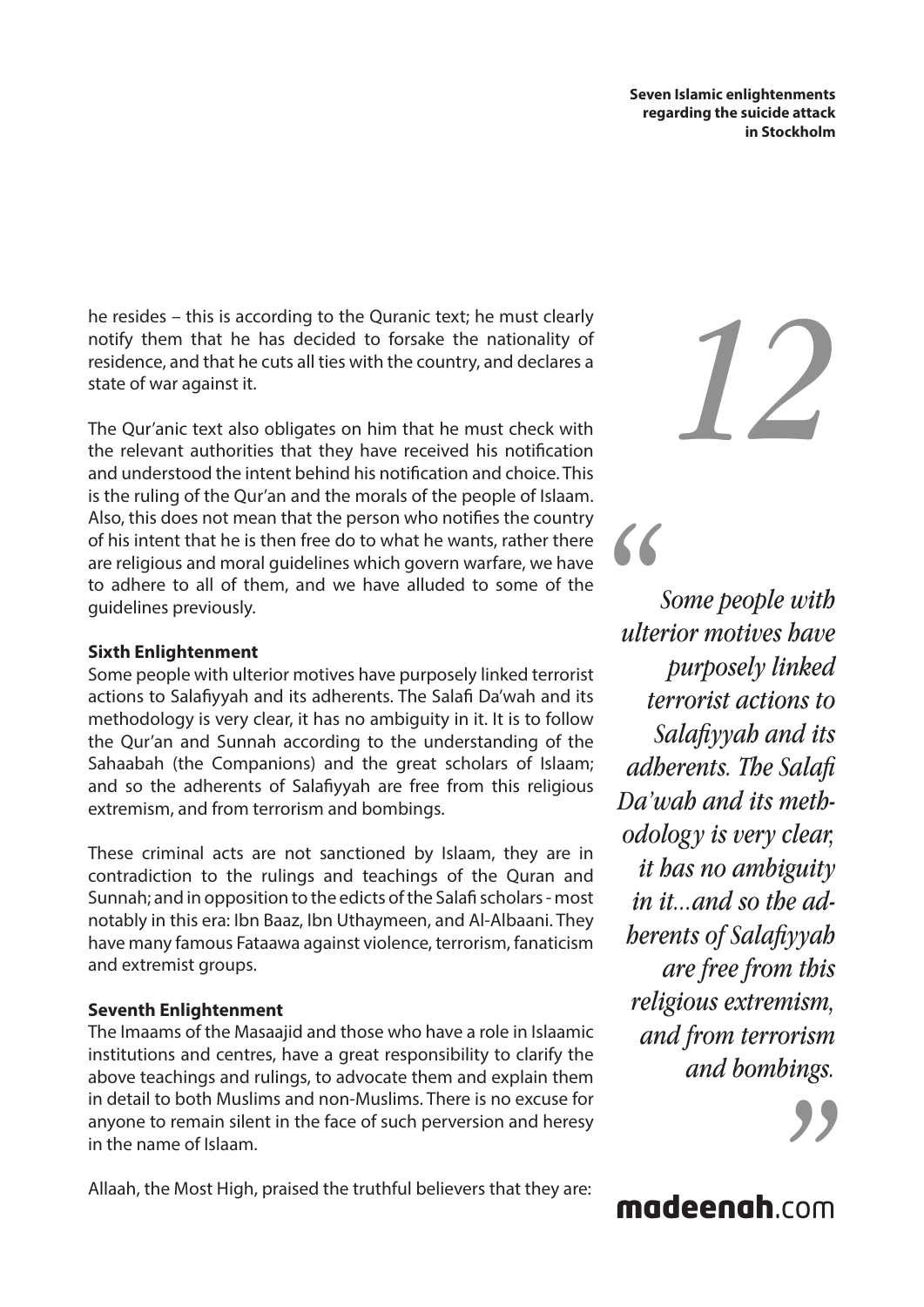#### **{…those who convey the messages of Allah and fear Him and do not fear anyone but Allah . And sufficient is Allah as Accountant}** 9

He, the Glorified, also forbade concealing knowledge:

**{Indeed, those who conceal what We sent down of clear proofs and guidance after We made it clear for the people in the Scripture - those are cursed by Allah and cursed by those who curse}** 10

Divine Guidance is from Allaah

Written by: Abd Al-Haqq Turkmani Head of the Swedish institute of Islaamic Research Guttenberg 16th December, 2012





*There is no excuse for anyone to remain silent in the face of such perversion and heresy in the name of Islaam.*



#### 9 The Noble Quraan - 033:039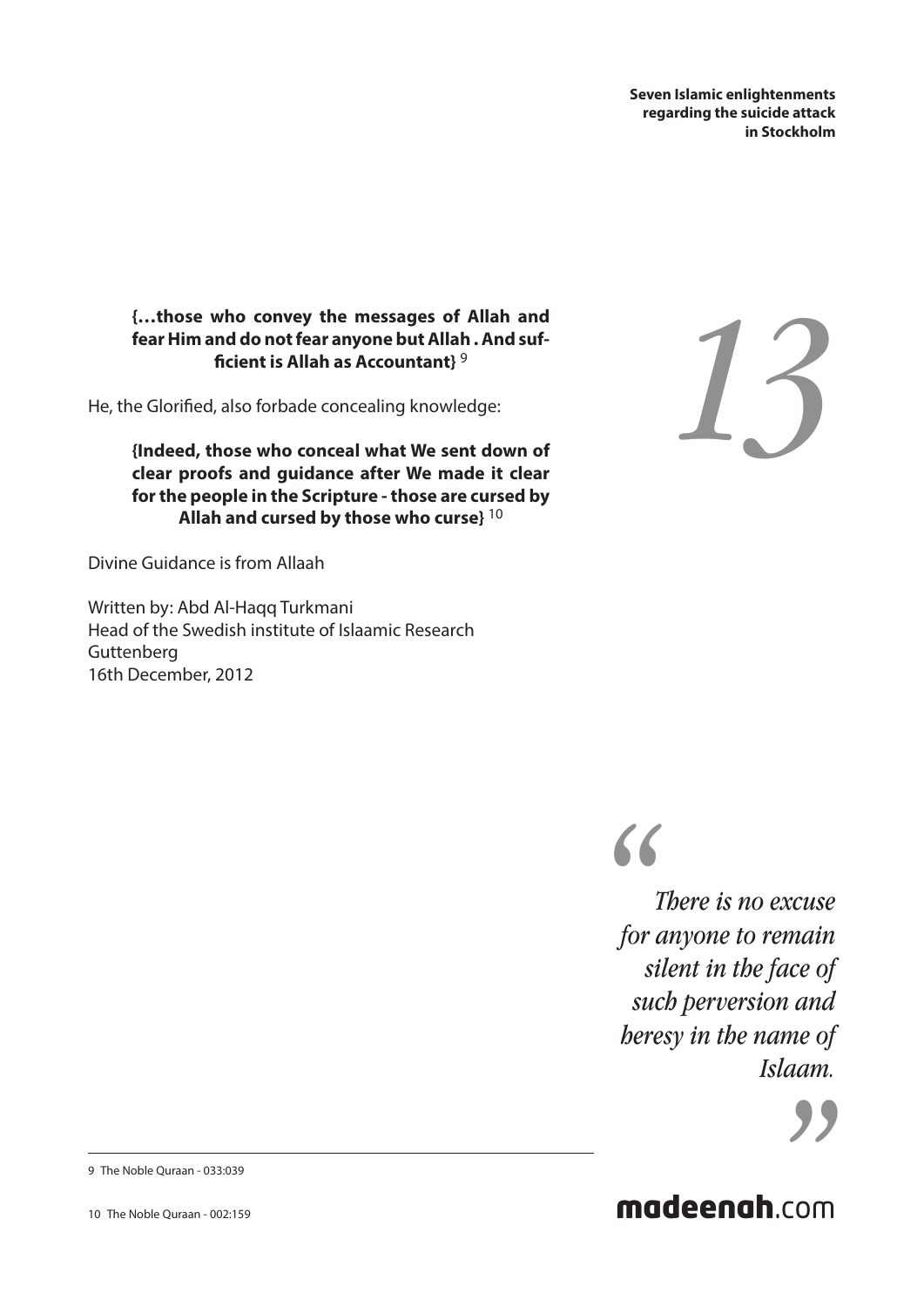سبع إضاءات إسالمية حول العملية االنتحارية يف ستوكهولم الشيخ عبد احلق التركماني

الحمد لله رب العالمين، وأشهد أن لا إله إلا الله وحده لا شريك له إله الأولىن والآخرين، وأشهد أن محمدًا عبده ورسوله المبعوث رحمة للعالمين، صلى الله عليه وعلى آله وأصحابه أجمعين.

أما بعد: فهذه كلمات حول العملية االنتحارية التي وقعت يف ستوكهولم مساء يوم السبت: 0102/21/11م؛ ال نريد من خاللها أن نثبت إدانتنا واستنكارنا لهذه الجريمة الشنعاء فحسب، لأنّ هذا أقل ما يوجبه ُّ علينا دينُنا الحنيف، بل نريد الإشارةُ بإيجاز إلى بعض النقاط المعينة ُّ يف فهم سبب تورط بعض املسلمني يف األعمال اإلرهابية واالنتحارية، وحكم الإسلام فيها.

ً -1 ليس صحيحا ما يدعيه بعض الناس من أن منفذي هذه العمليات ِّ يعانون من أمراض نفسية، ورمبا يكونون حتت تأثير املخدرات، بل احلقيقة أنهم يتمتعون بالذكاء والصحة العقلية والنفسية، وكثير منهم يحملون شهادات دراسية عالية، فهم ينفذون هذه العمليات بقناعة ٍ ذاتية، وإرادة قوية، واختيار جازم، ونفس راضية مطمئنة.

وقد حدثنا القرآن الكريم عن قوم مقاصدهم حسنة ـ ية ظنِّهم ـ، َّ يقومون بأعمال جليلة، لكنهم ال يسلكون الصراط املستقيم الذي بينه الله لهم، فيكونون يوم القيامة أشدَّ الناس خيبةً وخسرانًا: قُلْ هَلْ نُنَبِّئُكُمْ بِالْأَخْسَرِينَ أَعْمَالًا . الَّذِينَ ضَلَّ سَعْيُهُمْ قِ الْحَيَاةِ الدُّنْيَا وَهُمْ يَـُحْسَبُونَ أَنَّهُمْ يُـُحْسِنُونَ صُنْعًا . **ُّ - الكهف: 401-301**

*14*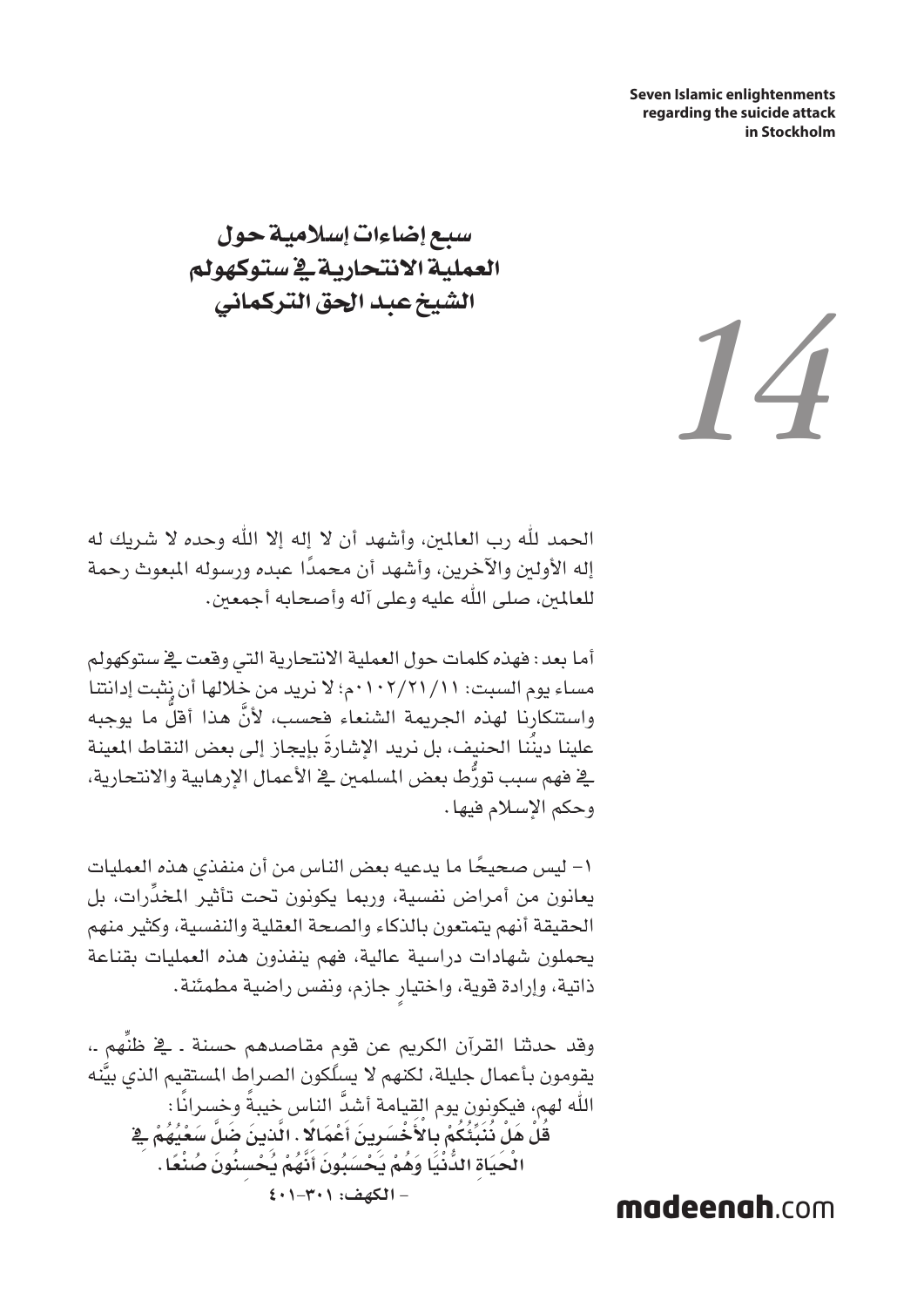*15*

ونقرأ يخ تاريخ الأديان أن تعذيب الإنسان نفسَه بالتجويع والضرب ً وإسالة الدم واالنتحار؛ كان معروفا يف أتباع بعض الديانات، وجند أن )اجلاينية Jainism ً ) يف الهند يلجؤون ـ أحيانا ـ إلى قطع الروابط باحلياة عن طريق االنتحار، ويعتبرونه غاية ال تتاح إال للخاصة من الرهبان!

-2 إن العقيدة التي تدفع إلى عملية انتحارية هي يف حقيقتها تفسير منحرف وضال للدين ومقاصده. والدين هو أصل كل خير وبرٍّ وخُلُق حسن ية الناس، لكنه عندما يحرَّف يتحول إلى دافع قويٍّ للشرِّ والبغيِّ والظلم والفساد، وظهور بعض الفرق المنحرفة عن حقيقة الدين ليس خاصًا بالإسلام، بل وُجِد ويوجِد في كلِّ دين، وكم شهدت أوروبا ـ ّ وغيرها ـ من حروب وقتل وتعذيب واضطهاد باسم الدين.

ويبقى التاريخ الإسلامى هو الأصفى والأنقى والأبعد. يخ تاريخ البشرية كلها ـ عن الظلم واالضطهاد باسم الدين، والسبب يف ذلك أن المصدرين الرئيسين للإسلام ـ وهما القرآن والسنة ـ محفوظان مصونان حتى اليوم، وهما المرجعيتان الوحيدتان لعلماء الإسلام الكبار، الذين قاموا بواجبهم عبر العصور املختلفة، ودون انقطاع، ملنع تحريف الدين، وفضح حركات التحريف ومقاومتها بالحجة والبرهان، ومحاصرة فكرها حتى ال يفسد املجتمعات اإلسالمية. وقد أخبر النبي محمد صلى الله عليه وسلم بظهور الحركات التحريفية، ٣– لقد كان المسلمون يدركون منذ فجر الإسلام وعبر عصوره المختلفة َّ بأن ٌ اإلسالم: دين يقصد به إخالص العبادة هلل تعالى، ونفي الشرك، والقيام بالواجبات الدينية كالصالة والصيام والزكاة واحلج، وااللتزام بالأخلاق الفاضلة، والتقيد بأحكام الشريعة يخ الحلال والحرام. فمن قام بهذه الأمور فقد قام بالدين كله وهو ية الآخرة من أهل الجنة، أما ما يحصل، وما يجب أن يحصل بسبب الدين من تغيير يف السياسة واالقتصاد واالجتماع فإمنا هو من نتائج الدين وثماره وآثاره، وهي غير مقصودة لذاتها، لكن ميكن أن تكون مطلوبة من باب حتقيق النتائج والثمار.

madeenah.com وقبل نحو مئة سنة ظهر تفسير جديد للإسلام، خلاصته: أن الإسلام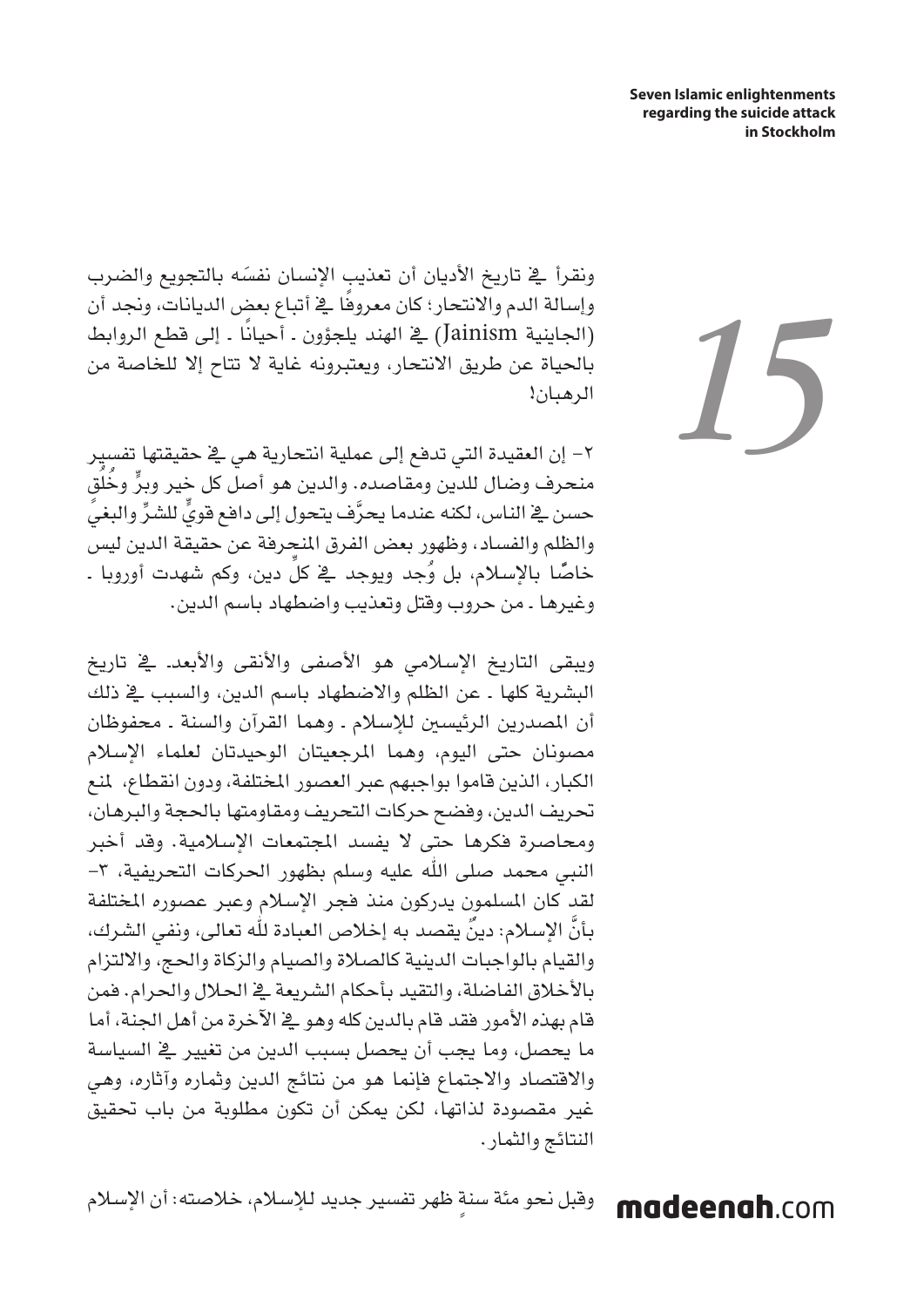مشروع ماديِّ حضاري يقصد به تغيير أنماط الحياة السياسية واالقتصادية واالجتماعية يف العالم، وأن ما يتضمنه من العبادات والشرائع الدينية الخالصة ليس هي المقصد الأساس من الدين، بل هي وسائل غير مقصودة لذاتها.

لقد أحدث هذا التفسير الجديد للإسلام ثورة في كيان العالم الإسبلامي، وتسبَّب في قلب كثير من المفاهيم حول حقيقة الدين، وولَّد تشوُّهًا وتشوشًا لدى كثير من المسلمين ية فهم الغاية منه وما يقصد به، وكان سببًا لكثير من الثورات والفتن الداخلية.

لقد صار كثير من املسلمني ـ من الذين حملوا هذا التفسير، أو تأثروا به وهم ال يشعرون ـ يعتقدون أن الصالة والصيام والزكاة واحلج وقراءة القرآن والذكر والدعاء وغير ذلك من الشعائر التعبدية، ال معنى لها، ً وال فائدة منها؛ إن لم تترك أثر ً ا ظاهر ً ا، ولم حتقق تغيير ِّ ا بيًنا يف واقع احلياة، لهذا صاروا ينظرون إلى العبادات والشعائر نظرة باردة ال تخلو ُ من امتهان واستخفاف، ونتيجة لهذا لم يعْد من املهم لديهم العناية بها علمًا وعملاً وتعليمًا ودعوةً، ونتيجة لهذا أيضًا: تطاولوا على علماء اإلسالم، وسلطوا ألسنتهم عليهم بالسباب والشتائم والتحقير واالتهام باخليانة والكفر.

وال شك أن العمليات االنتحارية هي من املفاسد الكثيرة لهذا التفسير َّ َّ اجلديد للدين، فالشاب الذي يتوجه إلى عبادة اهلل تعالى، تدفعه رغبة صادقة يف التقرب إلى خالقه، وطلب مغفرته ورحمته، إنه ببراءة عقله وسلامة فطرته يعلم أن (الدين الحقّ) إنما هو: الذكر والدعاء والصلاة وقراءة القرآن والأخلاق الطيبة والأعمال الصالحة.

لكن هذا الشاب سيفاجأ ـ إن وقع يف أحضان جماعة تؤمن بالتفسير الجديد للدين ـ بتفسير مختلف تمامًا عمَّا هو راسخ ي<sup>ف</sup> أعماقه، حيث يُقال له: (إنَّ الغاية من الدين تغيير الواقع السياسي والاقتصادي والعسكري والاجتماعي يخ العالم، وإنه لا معنى للصلاة ولا للصيام *16*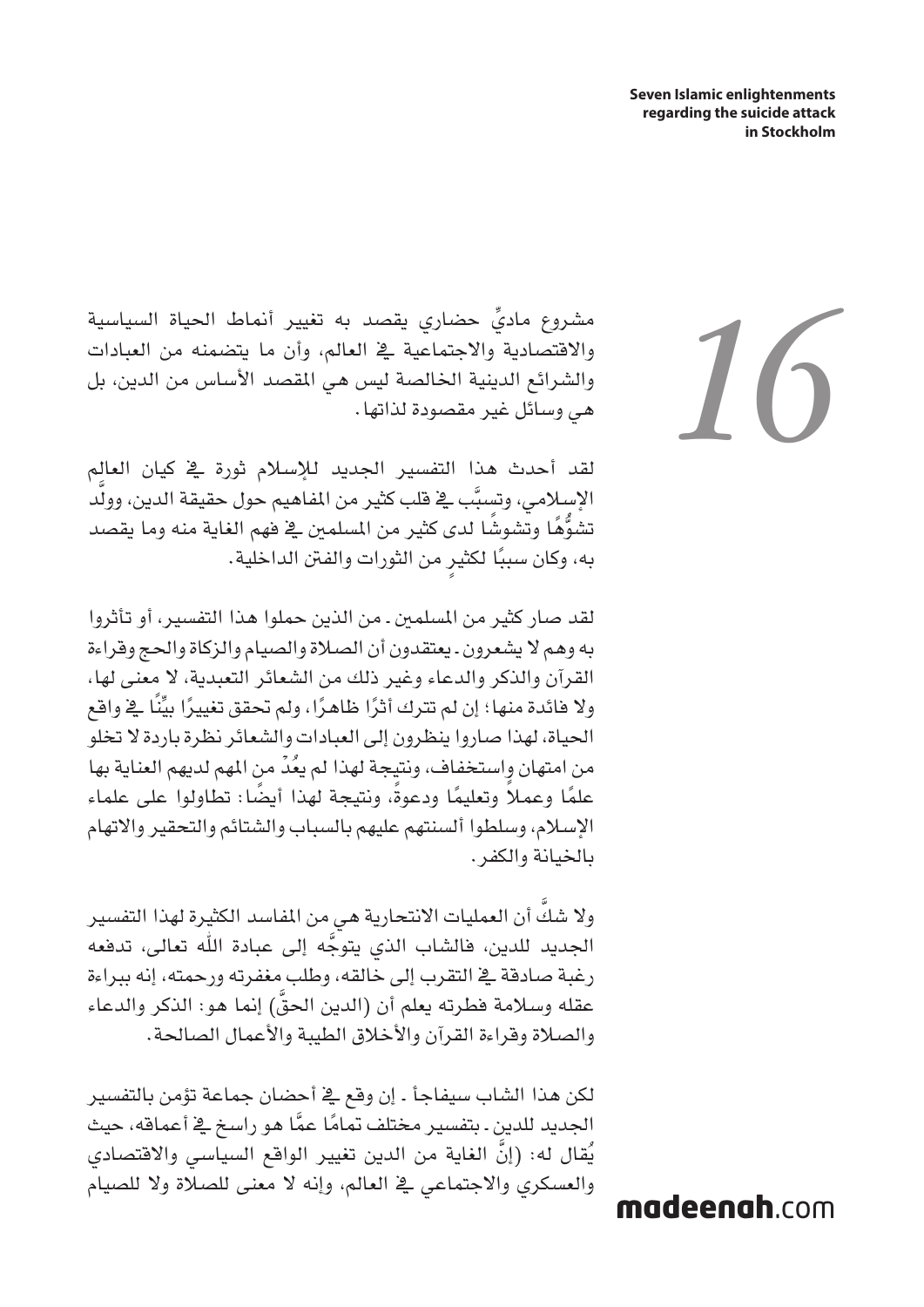وال لقراءة القرآن وتعلم أحكام الدين إن لم نقم بذلك. وهؤالء الذين تراهم يصلون ويصومون، حتى العلماء والدعاة، بل حتى املؤذنون الذين يدعون الناس إلى الصالة خمس مرات يف اليوم، هؤالء كلهم ليسوا مسلمني، بل هم كفار مرتدون، ألنهم ال يقومون بحقيقة الدين، وغاية أمرهم أنهم يُلهون أنفسهم بالصلاة وقراءة القرآن وكتب الحديث)!

ُ فإذا اقتنع الشاب بهذا التفسير سيطر على تفكيره هدف تغيير العالم، فلم يعبأ بصلاة ولا بغيرها من العبادات والأعمال الصالحة، ونفر عن ً تعلم أحكام الدين واالستماع إلى العلماء نفرة ً تامة، فيسعى بعد هذا ً إلى حتقيق ذلك الهدف، فإذا به يصدم بواقع يجد نفسه عاجزا عن ً تغييره، فيقع يف اليأس، ويشعر باإلحباط، ويصبح ناقما على الناس أجمعين، فتتحكّم فيه الرغبة ية الانتقام، فيقرِّرُ ـ بعد صراع نفسي َّ ً ثقيل ـ أن ينفذ عملية انتحارية، ليس فيها معنى سوى الرغبة يف الانتقام، وإن كانت ضحاياه من المدنيين الأبرياء، فحسبه أن يثبت أنَّه ً كان صادقا يف تنفيذ مشروع تغيير العالم، فيكون ممن قام بالدين، فيجازيه الله تعالى بالجنة ونعيمها!

4 - إننا عندما ندين ونتبرأ من هذا الفعل، فإننا ندين ونتبرأ من َّ ِّكل من تورط فيه سواء بالتنفيذ أو باملساعدة والدعم، أو بالتوجيه والتشجيع، أو باملوافقة والتأييد، وقد كان منهج النبي محمد صلى الله عليه وسلم يـْ هذا واضحًا: إنَّه كان دائمًا يؤكِّد على إدانة الفعل والفاعل معًا وإن كان الفاعل مسلمًا ـ إلا إن كان معذورًا بعذر مقبول، ولم يتعمَّد الإساءة ـ، لأن إدانة الفعل مع البحث عن الأعذار للفاعل، ومحاولة التسويغ لجنايته؛ إنما هو منِ التلون والنفاق. وأكتفي هنا بذكر حديث واحدٍ من الأحاديث الدالة على هذا المعنى، وهو قول َّ رسول الله صلى اللّٰه عليه وسلم:

**َ َن ِ ا م َن القاتل َ َّم َن ً رجال َ على دِمِه ُ ثَّم َ قتَله، فأ ُّ »أي َ ا ر ُجٍل أ َبِر ٌيء ْ ، وإن ُ كان املقتول ً كافرا«** - أخرجه أحمد وصححه الألباني.

# *17*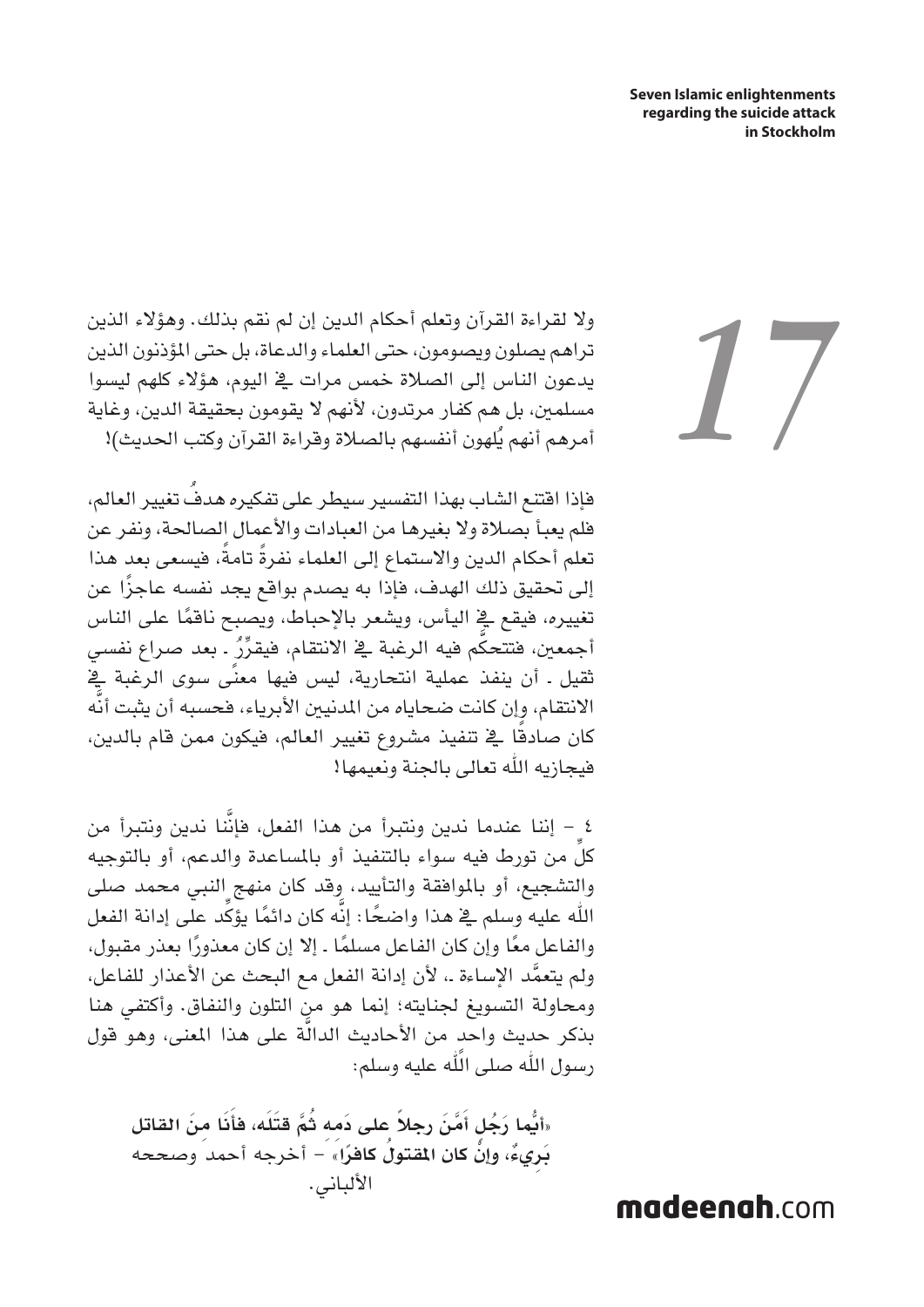فهذا يف خيانة رجل واحد، فكيف فيمن خان املجتمع الذي ينتمي إليه، وقد حظي برعايته، وتخرج من مدارسه، وتقلّبَ في إحسانه، واللّه تعالى يقول: **ِ ْح َس ُان ِ َّل ْ ال ِ ْح َس ِان إ َه ْل َ جَز ُاء ْ ال** الرحمن: 06؟!

َّ -5 إن رفضنا لهذه األعمال اإلرهابية يجب أن ال يستند إلى حترمي العمليات الانتحارية وتحريم استهداف المدنيين فحسب، بل لا بدَّ أن ً يستند إلى رؤية شاملة لإلسالم وحقائقه، من حيث كونه دينا يأمر بالوفاء بالعهود والمواثيق، ويحرِّم الظلم والغدر والخيانة، ويضع أسسًا قوية للتعايش الإنساني رغم الاختلاف ية الدين، ويحصر القتال ية ساحة الحرب، ويجعل لها أحكامًا وأخلاقًا وآدابًا لازمة حتى لا تتحول احلياة إلى ساحة معركة، وال يفقد الناس أخالقهم ومشاعرهم مهما ِّ استحكم العداء والبغضاء يف قلوبهم. إن األحكام التفصيلية التي تقرر هذه القواعد الأخلاقية كثيرة جدًا يف القرآن الكريم والسنة النبوية، ّ وسأكتفي هنا باستشهادٍ واحدٍ من القرآن الكريم، يمثّل صدمةً لكثير من المسلمين قبل غُيرهم، ً لأنهم يجهلونه، ولا تطيق مشاعرهم َّ وعواطفهم هذا االنضباط السامي رغم قسوة املوقف: يقول الله تعالى فے سورة الأنفال، الآية (٢٧):

وَائَّدٰينَ آمَنُوا وَلَمْ يُهَاجِرُوا مَا لَكُمْ منْ وَلَايَتهمْ منْ شَيْء **ْ ُكُم َّ الن ْصُر ِ ِن ْ اسَتْن َصُر ُوكْم يف ِّ الد ِين َ فَعَلي َحَّت ُى يَه ِاجُر َ وا وإ** إِلَّا عَلَى قَوْمٍ بِّيْنَكُّمُ وَبَيْنَهُمْ مِيثَاقٌ وَاللَّه<sup>ِ</sup> بِمَا تَعْمَلُونَٰ بَصِيرٌ.

لقد كانت الهجرة إلى المدينة ـ قبل أن يتمكن المسلمون من فتح مكة ـ ِّ واجبة على كل من يسلم يف اجلزيرة العربية، فكان الذين يسلمون وال يهاجرون يُحرمون من حقوق وامتيازات الانتماء إلى دولة المدينة، إلا يف شيء واحد: وهو طلب النصرة والعون يف مواجهة اعتداء عليهم بسبب انتمائهم إلى اإلسالم.

# *18*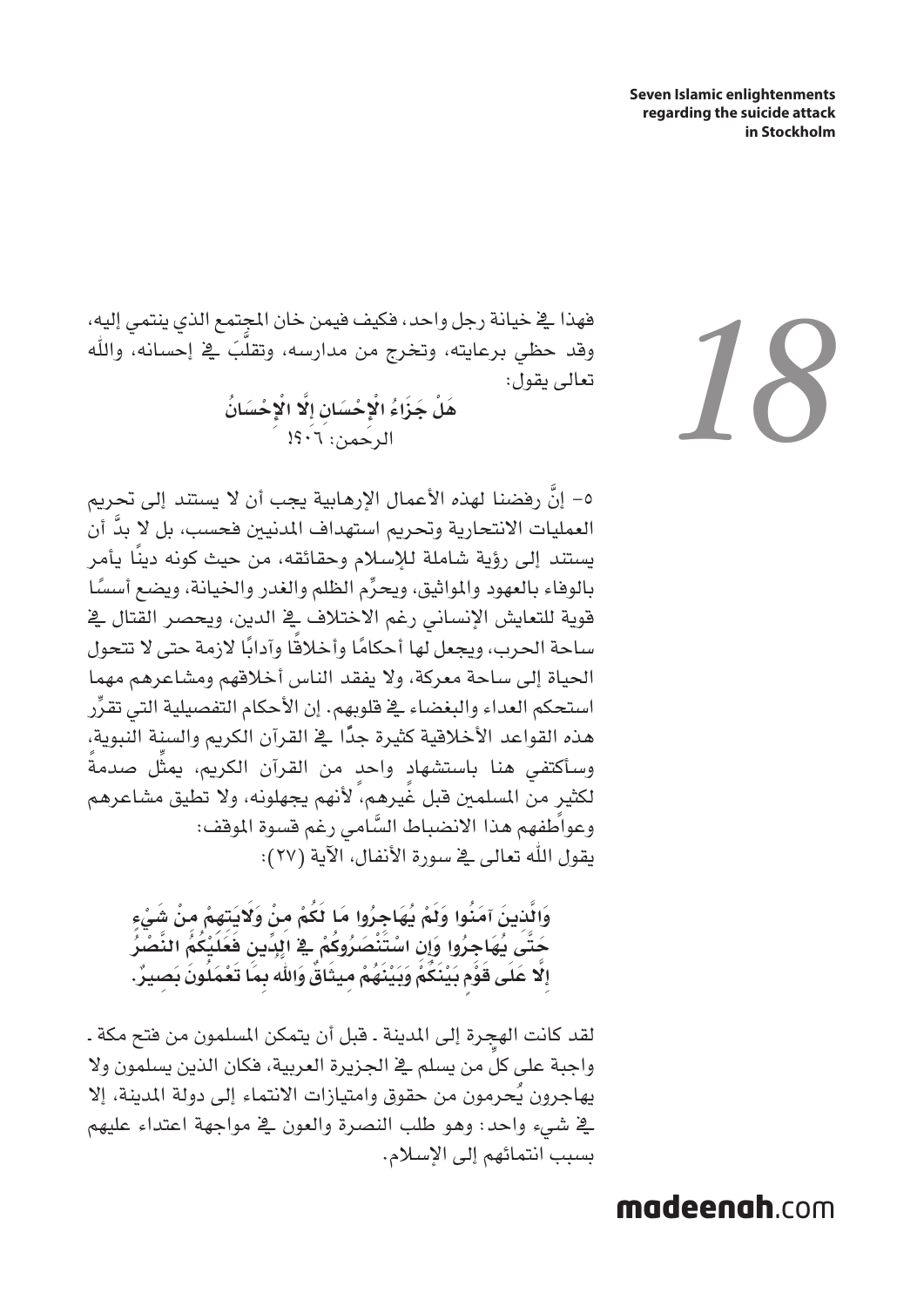فحينئذ يجب على المسلمين يفـ المدينة الاستجابة لطلبهم لما بينهم من رابط الديانة الذي هو سبب االعتداء، إال إن كان بني املسلمني وبني أولئك الأعداء المعتدين معاهدة صلح وهدنة، فلا يجوز للمسلمين يف هذه احلالة نصرة إخوانهم املسلمني، ملا يف ذلك من نقض العهد، والغدر والخيانة، فيجب عليهم أولاً . إن أرادوا الدخول في الحرب . إبالغ الطرف اآلخر بإلغاء املعاهدة بشكل واضح وصريح، كما جاء يف موضع سابق من هذه السورة في الآية (٨٥):

*19*

وَإِمَّا تَخَافَنَّ مِنْ قَوْمٍ خِيَانَةً فَانْبِذْ إِلَيْهِمْ عَلَى سَوَاءٍ إِنَّ اللَّهَ **ب ْ َ ال ِائِن َني َل ُ يِح ُّ**

لقد التزم المسلمون ـ يوم كانوا يتبعون دينهم عن علم وفقه، لا عن تقليد ً وعاطفة ـ بهذا األمر القرآني، واستخرجوا منه أحكاما لوقائع أخرى أشدٌ قسوةً على قلوبهم، وأضرب لهذا مثالاً واحدًا من كلام أحد أئمة الإسلام الكبار: إلإمام الشافعي (ت: ٤٠٢ هـ/٢٨٠م) رحمه الله، حيث ُّ ( ـ الذي يعد من أهم كتب الفقه اإلسالمي ـ ما يلي: م َّقرر يف كتابه )األ **ُ** ُ (وإذا دخل جماعة من المسلمين دار الحرب بأمانٍ، فسبَى أهلَ الحربِ قومًا من المسلمين؛ لم يكن للمستأمَنين قتال أهلً الحرب عنهم، حتَّى يَنَّبِذَوا إليهم، فإذا نَبَذَوا إليهم فخَذَّروهم، وانقطع الأمانٍ بينهم؛ كان َّ لهم قتالهم. فأمَّا ما كانوا ية مدَّة الأمان فليسَ لهم قتالُهم) – الأم:  $.0YY/2$ 

(إذا دخل قومٌ من المسلمين بلادَ الحرب بأمان؛ فالعدوٌّ منهم آمنون إلى أن يفارقوهم، أو يبْلَغُوا مدَّةَ أمانِهم، وليسَ لَهم ظَلَمُهم، وِلا خيانَتُهِم. وإن أَسَرَ العدوُّ أطفالَ المسلمينَ ونسِاءَهمِ؛لم أكُنّ أَحبُّ لهم الغَدّرَ بالعدوِّ، ولكن أَحِبُّ لهمٍ لو سأَلُوهم أَنَّ يَردُّوا إليهم الأمانَ، ويَنۡبِذُوا إليهم، فإذا فعَلُوا؛ قاتلُوهم عن أطفالِ المسلمين ونسائِهم) - الأم:  $.127/2$ 

ِّ إن هذا النص القرآني يحتم علينا ـ نحن املسلمني املقيمني يف دول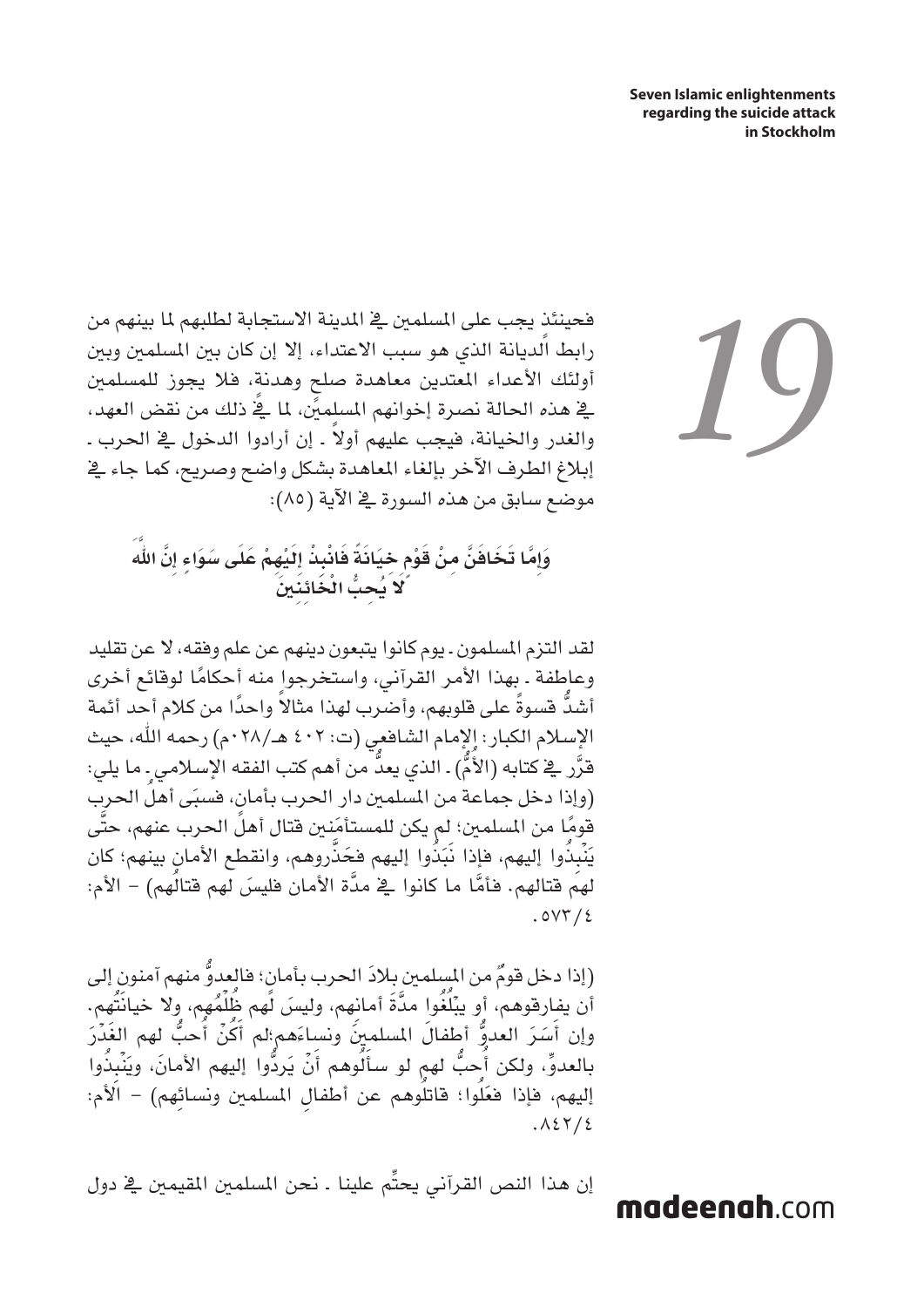غير إسلامية ـ أن نلتزم بعهد الأمان الذي دخلنا فيه، سواء بالإقامة املؤقتة، أو الدائمة، أو املواطنة ـ، ورغم أن طبيعة العالقة بيننا وبني الدول التي نعيش فيها تختلف عن صورتها يف العصور السابقة، حيث نعيش يف دول علمانية ال تعاملنا على أساس الدين، ونحظى بحقوق المواطنة كاملة، فإن الحكم الديني والأخلاقي يبقى واحدًا، ولا يختلف ية هذا أحدٌ من فقهاء الإسلام ية هذا العصر.

فيجب علينا الوفاء بالعهود واملواثيق، ويحرم علينا الغدر واخليانة. كما يحرم علينا ـ بنصِّ القرآن الكريم ـ أن نكون طرفًا \_ف حرب ضد الدول التي نقيم فيها، حتى وإن كان هدفنا نصرة إخواننا املظلومني يف الدين.

ً ومن اختار من المسلمين أن يتصرف بما ينايخ هذا، فيجب عليه أولاً ـ بنص القرآن الكرمي ـ أن يبلغ اجلهات الرسمية يف الدولة التي يقيم فيها، تبليغًا صريحًا واضحًا بأنه اختار التخلي عن الجنسية التي يحملها أو اإلقامة التي يتمتع بها، وأنه يقطع عالقته بتلك الدولة، ويُعلن أنه ية حالة حرب معها .

ويجب عليه ـ بنص القرآن الكرمي ـ أن يتأكد من أن اجلهات الرسمية .<br>ا َّ قد علمت ببالغه، وفهمت مراده، وصارت على بينة من قراره واختياره. هذا هو حكم القرآن، وأخالق أهل اإلسالم. وهذا ال يعني أن من فعل هذا يصبحُ حرًّا ـ2ْ تصرفاتهِ، لأنَّ للحرب والمواجهة أحكامًا دينية، َّ وضوابط أخالقية كثيرة ال بد من االلتزام بجميعها، وقد أشرنا إلى بعضها فيما تقدَّم.

6 - لقد عمد بعض املغرضني إلى ربط هذا العمل اإلرهابي بـ: )السلفية( و(السلفيين)، والدعوة السلفية منهجها واضح لا غموض فيه، وهو اتباع القرآن والسنة بفهم الصحابة وأئمة اإلسالم الكبار، ومن هنا فإن السلفيني يتبرؤون من الغلو يف الدين ومن اإلرهاب والتفجير، أن هذه الأعمال الإجرامية لا يقرُّها دين الإسلام، وهي مضادة لأحكام *20*